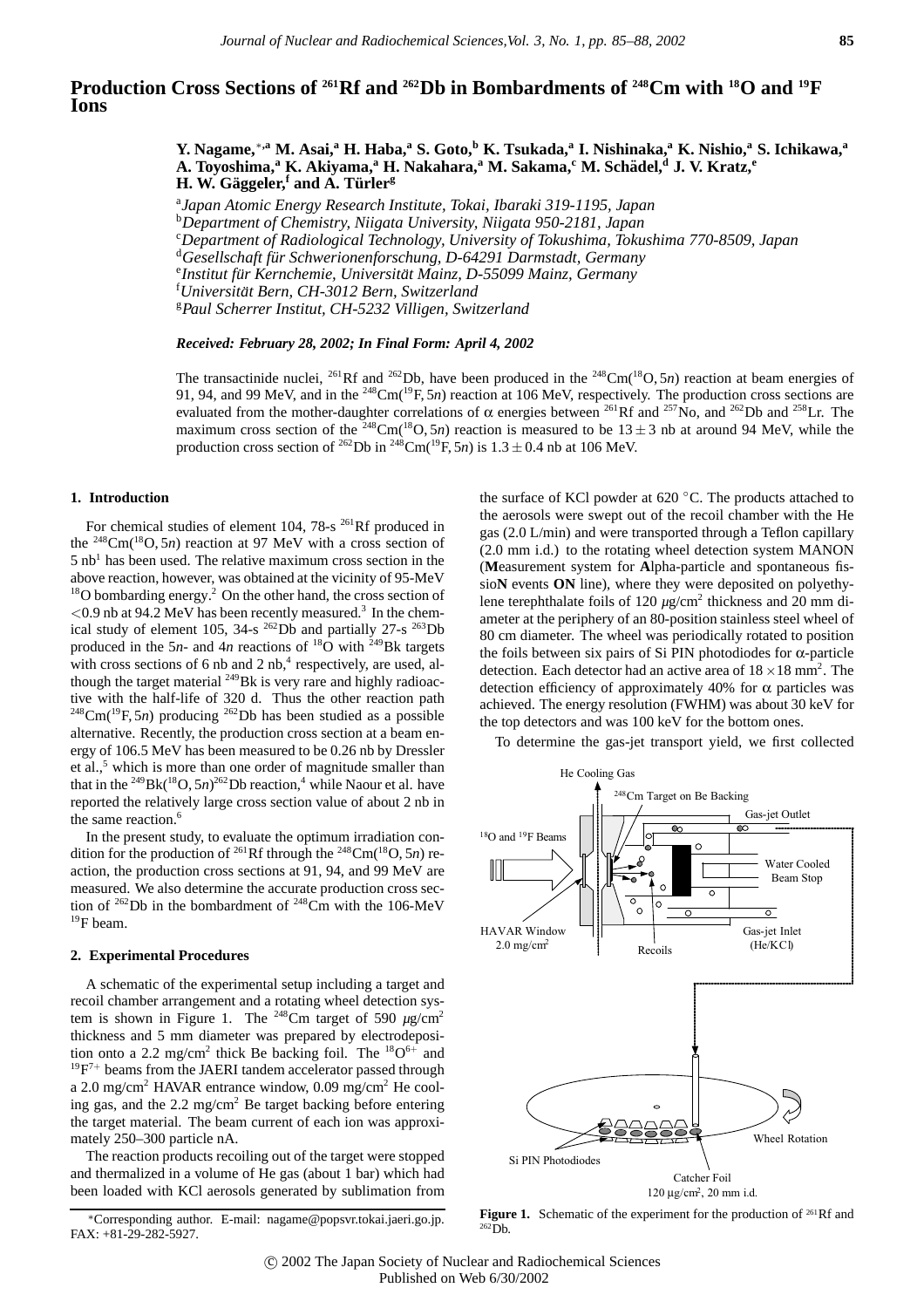

**Figure 2.** (a) Sum of α-particle spectra measured in the bombardment of the <sup>248</sup>Cm target with 94 MeV <sup>18</sup>O ions, and (b) that with 106-MeV <sup>19</sup>F ions.

**TABLE 1: Experimental production cross sections of 261Rf and**  $262$  Db produced in the  $248$  Cm<sup>(18</sup>O, 5*n*) and  $248$  Cm<sup>(19</sup>F, 5*n*) reactions, **respectively, and those in the other reactions.**

| $\epsilon$ especially, and those in                        |                                    |                             |           |  |
|------------------------------------------------------------|------------------------------------|-----------------------------|-----------|--|
| Reaction                                                   | $E_{\rm lab} / \overline{\rm MeV}$ | $\sigma$ / nb               | Reference |  |
| $^{248}$ Cm( $^{18}$ O, 5n) $^{261}$ Rf                    | 97                                 | 5                           |           |  |
| $^{248}$ Cm( $^{18}$ O, 5n) $^{261}$ Rf                    | 94.2                               | ${<}0.9$                    | 3         |  |
| $^{248}$ Cm( $^{18}$ O, 5n) $^{261}$ Rf                    | 100.4                              | $4.5^{+3.5}_{-2.0}$         | 3         |  |
| $^{248}$ Cm( $^{18}$ O, 5n) $^{261}$ Rf                    | 103.9                              | $1.7^{+3.3}_{-1.0}$         | 3         |  |
| $^{248}$ Cm( $^{18}$ O, 5n) $^{261}$ Rf                    | 91                                 | $8 \pm 2$                   | Present   |  |
| $^{248}$ Cm( $^{18}$ O, 5n) $^{261}$ Rf                    | 94                                 | $13 \pm 3$                  | Present   |  |
| $^{248}$ Cm( $^{18}$ O, 5n) $^{261}$ Rf                    | 99                                 | $8 + 2$                     | Present   |  |
| <sup>244</sup> Pu( <sup>22</sup> Ne, 5n) <sup>261</sup> Rf | 114                                | 4.4                         | 16        |  |
| <sup>244</sup> Pu( <sup>22</sup> Ne, 5n) <sup>261</sup> Rf | 120                                | 3.8                         | 16        |  |
| <sup>248</sup> Cm( <sup>19</sup> F, 5n) <sup>262</sup> Db  | 106.5                              | $0.26_{-0.09}^{+0.15}$      | 5         |  |
| $^{248}$ Cm( $^{19}$ F, 5n) $^{262}$ Db                    | 106                                | $\mathcal{D}_{\mathcal{L}}$ | 6         |  |
| $^{248}$ Cm( $^{19}$ F, 5n) $^{262}$ Db                    | 106                                | $1.3 + 0.4$                 | Present   |  |
| $^{249}Bk(^{18}O, 5n)^{262}Db$                             | 99                                 | $6 + 3$                     | 4         |  |

the recoil of <sup>252</sup>Md (T<sub>1/2</sub> = 2.3 min) produced in the reaction  $^{238}$ U(<sup>19</sup>F, 5*n*)<sup>252</sup>Md behind the target in an Al catcher foil to get a reference value (100%), while  $^{252}$ Md transported in the jet was collected on a glass filter. <sup>252</sup>Fm (T<sub>1/2</sub> = 25 h), the EC decay daughter of 252Md, in both samples was chemically separated and subjected to  $\alpha$  spectrometry. By comparing the production rate measured after transport through the jet with the absolute production rate from the catcher foil, the transport efficiency was determined to be approximately 35%. The production cross sections were evaluated from the mother-daughter  $(\alpha-\alpha)$  correlations for  ${}^{261}Rf-{}^{257}N$ o and  ${}^{262}Db-{}^{258}Lr$ .

#### **3. Results and Discussion**

The sum of  $\alpha$ -particle spectra measured in the six top detectors for the production of 261Rf at 94 MeV is shown in Figure 2(a). In the α-energy range of 8.10–8.40 MeV, α lines from 78-s <sup>261</sup>Rf (8.28 MeV) and its daughter 26-s <sup>257</sup>No (8.22, 8.27, and 8.32 MeV) are clearly seen. No contributions from other nuclides in this energy window are observed, although there exist several  $\alpha$  lines originating from the transfer reaction products from the Pb impurity in the  $248$ Cm target. A total of 166 events were registered both in the top and bottom detectors in the singles measurement and 57  $\alpha$ - $\alpha$  correlation events were detected at 94 MeV. Assuming a 100% α-decay branch  $(I<sub>α</sub>)$  for both <sup>261</sup>Rf and  $^{257}$ No, the production cross sections of  $^{261}$ Rf in this reaction were evaluated to be  $8 \pm 2$ ,  $13 \pm 3$ , and  $8 \pm 2$  nb at the <sup>18</sup>O beam energies of 91, 94, and 99 MeV, respectively, as shown in Table 1. The contribution of the direct production of  $257$ No via the <sup>248</sup>Cm(<sup>18</sup>O, α5*n*) reaction is assumed to be negligible in the studied energy region. The present cross section values are in good



**Figure 3.** Cross sections of the <sup>248</sup>Cm(<sup>18</sup>O, 5*n*)<sup>261</sup>Rf reaction as a function of the <sup>18</sup>O bombarding energy. The data taken from the literature<sup>1-3</sup> are also shown.

agreement with that of about 5 nb at around 97 MeV by Ghiorso et al. $<sup>1</sup>$ </sup>

Figure 2(b) shows the sum of  $\alpha$ -particle spectra measured in the six top detectors in the 106 MeV  $^{19}$ F-induced reaction of <sup>248</sup>Cm. The α lines corresponding to those of 34-s<sup>262</sup>Db and its daughter 3.9-s <sup>258</sup>Lr are observed. 19 mother-daughter correlations of  $\alpha$  energies between <sup>262</sup>Db (8.45, 8.53, and 8.67 MeV) and <sup>258</sup>Lr (8.565, 8.595, 8.621, and 8.654 MeV) were detected. With assumption of  $I_\alpha = 64\%$  in <sup>262</sup>Db and  $I_\alpha = 100\%$  in <sup>258</sup>Lr (Ref. 7), the production cross section of  $^{262}$ Db was evaluated to be  $1.3 \pm 0.4$  nb. The present cross section value is larger by a factor of about 6 than that by Dressler et al.,<sup>5</sup> while that is nearly equal to the value of about 2 nb reported by Naour et al.<sup>6</sup>

In Figure 3, the measured cross sections are plotted as a function of the  $18$ O bombarding energy together with the literature data, $1-3$  where the relative cross section values in Reference 2 are normalized to the present results. The data except for the value *<*0.9 nb at 94.2 MeV in Reference 3 are smoothly connected with the maximum cross section of about 13 nb at around 94 MeV and show a slight tail in the energy region beyond 100 MeV.

The experimental cross sections were compared with those expected from statistical model calculations with the HIVAP code8 which has been modified for the calculations of fusion cross sections.<sup>9</sup> The coupled channel method with the CCDEF  $code<sup>10</sup>$  was used for the calculation of the fusion cross sections, in which the influence of the static deformation of the colliding nuclei as well as the inelastic coupling to collective excited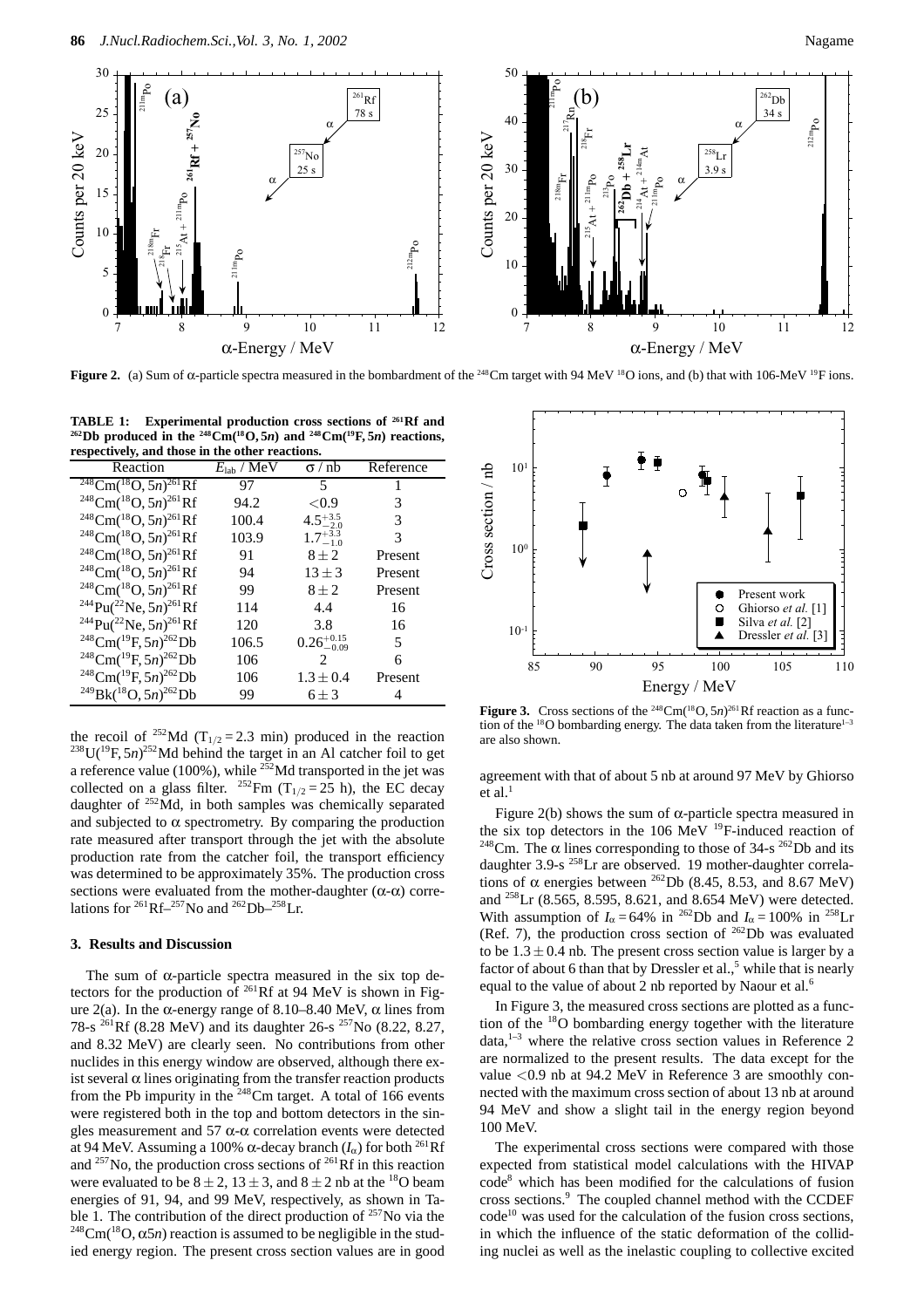levels was considered. In the present calculations, the deformation of  $\beta_2$  and  $\beta_4$ <sup>11</sup> of the <sup>248</sup>Cm nucleus was taken into account and the inelastic coupling to the  $2^+$  and  $3^-$  states of <sup>18</sup>O, and to that of 3<sup>−</sup> in 248Cm were considered. No coupling calculations for  $^{19}$ F were performed. The fusion cross section values were input to the HIVAP calculations as were the initial spin distributions of the compound nucleus. The evaporation residue cross sections were calculated by the conventional  $\Gamma_n/\Gamma_f$  competition method, where  $\Gamma_n$  and  $\Gamma_f$  mean the decay widths for neutron evaporation and fission, respectively. A brief description for the deexcitation process is given in the following. The level density at the ground state as well as the saddle point state for a given excitation energy *E* was calculated by

$$
\rho(E) = K_{\rm vib} K_{\rm rot} \rho_{\rm int}(E),\tag{1}
$$

where  $K_{\text{vib}}$  and  $K_{\text{rot}}$  are the coefficients for rotational and vibrational enhancements of non-collective internal nuclear excitations  $\rho_{\text{int}}(E)$ .<sup>12</sup> To evaluate  $K_{\text{vib}}$  and  $K_{\text{rot}}$ , the ground state quadrupole deformation  $β_2$  was taken from Reference 11, while the saddle-point deformation was from Reference 13 in the present calculations. The fission barrier height  $B_f$  was given by  $B_{\text{RLDM}} - \delta W$ , where the rotating liquid drop fission barrier  $B_{\text{RLDM}}$ was obtained from Reference 13. The shell correction energy δ*W* was calculated as,  $δW = M<sub>exp</sub> - M<sub>LDM</sub>$  using the experimental masses  $M_{\text{exp}}^{14}$  and the liquid drop model masses  $M_{\text{LDM}}$ .<sup>15</sup>

The maximum cross section of 10 nb at 96 MeV was calculated with the statistical model HIVAP code for the 248Cm(18O, 5*n*) reaction, while the calculated cross section in <sup>248</sup>Cm(<sup>19</sup>F, 5*n*) was 1.5 nb at 106 MeV, indicating that good agreement with the present experimental values was obtained in both reactions.

Table 1 summarizes the experimental production cross sections of  $^{261}$ Rf and  $^{262}$ Db together with the reference values.<sup>1,3–6,16</sup> In the case of the production of  $^{261}$ Rf, the cross section in the  $248$ Cm( $18$ O, 5*n*) reaction is larger by a factor of 3 than that in  $^{244}Pu(^{22}Ne, 5n)$ ,<sup>16</sup> while the production cross section of  $^{262}Db$  in the <sup>249</sup>Bk(<sup>18</sup>O, 5*n*) reaction<sup>4</sup> is larger than that in <sup>248</sup>Cm(<sup>19</sup>F, 5*n*). It is clear that the more mass-asymmetric reaction system gives the larger production cross section.

In Figure 4, the cross sections observed in the 248Cm(HI, 5*n*) reactions are plotted as a function of atomic number of the products. The literature values are taken from <sup>248</sup>Cm(<sup>12,13</sup>C,  $\bar{5}n$ ),<sup>17</sup><br><sup>248</sup>Cm(<sup>15</sup>N,  $5n$ ),<sup>18</sup> <sup>248</sup>Cm(<sup>18</sup>O,  $5n$ ),<sup>1</sup> <sup>248</sup>Cm(<sup>19</sup>F,  $5n$ ),<sup>5,6</sup> and  $^{248}$ Cm(<sup>15</sup>N, 5*n*),<sup>18</sup> <sup>248</sup>Cm(<sup>18</sup>O, 5*n*),<sup>1</sup> <sup>248</sup>Cm(<sup>19</sup>F, 5*n*),<sup>5,6</sup> and  $248$ Cm( $22$ Ne,  $5n$ ).<sup>19</sup> The decrease of the cross section with increasing atomic number is obvious. The extrapolation of the production cross section for element 108, <sup>269</sup>Hs produced in the  $^{248}$ Cm( $^{26}$ Mg, 5*n*) reaction, gives approximately a few pb.



Figure 4. Cross sections for heavy elements produced in the <sup>248</sup>Cm(HI, 5*n*) reactions. The present results together with those for the 248Cm(12*,*13C, 5*n*),17 248Cm(15N, 5*n*),18 248Cm(18O, 5*n*),1 248Cm(19F, 5*n*),5,6  $248$ Cm( $22$ Ne,  $5n$ )<sup>19</sup> reactions are shown.

# **4. Conclusions**

The transactinide nuclei,  $^{261}$ Rf and  $^{262}$ Db, were produced in the <sup>248</sup>Cm(<sup>18</sup>O, 5*n*) reaction at 91, 94, and 99 MeV, and in the  $^{248}$ Cm( $^{19}$ F, 5*n*) reaction at 106 MeV, respectively. The newly developed rotating wheel detection system, MANON, was used to detect α-α correlations between <sup>261</sup>Rf and <sup>257</sup>No, and <sup>262</sup>Db and  $^{258}$ Lr. The production cross section of  $^{261}$ Rf was determined to be  $13 \pm 3$  nb at 94 MeV, while that of <sup>262</sup>Db was  $1.3 \pm 0.4$  nb. The statistical model calculations coupled with the coupled channel code CCDEF taking into account the deformation of the colliding nuclei as well as the coupling to the inelastic channels well reproduced the experimental cross sections.

**Acknowledgement.** The authors would like to acknowledge the crew of the JAERI tandem accelerator for providing the  $^{18}O$ and <sup>19</sup>F beams. This work was partly supported by the program on the JAERI tandem accelerator collaboration and that on the Scientific Cooperation between JAERI and GSI in Research and Development in the Field of Ion Beam Application.

# **References**

- (1) A. Ghiorso, M. Nurmia, K. Eskola, and P. Eskola, Phys. Lett. **32B**, 95 (1970).
- (2) R. J. Silva, P. F. Dittner, M. L. Mallory, O. L. Keller, K. Eskola, P. Eskola, M. Nurmia, and A. Ghiorso, Nucl. Phys. A **216**, 97 (1973).
- (3) R. Dressler, Ph.D. Thesis, University of Bern, 1999.
- (4) J. V. Kratz, M. K. Gober, H. P. Zimmermann, M. Schädel, W. Brüchle, E. Schimpf, K. E. Gregorich, A. Türler, N. J. Hannink, K. R. Czerwinski, B. Kadkhodayan, D. M. Lee, M. J. Nurmia, D. C. Hoffman, H. Gäggeler, D. Jost, J. Kovacs, U. W. Scherer, and A. Weber, Phys. Rev. C **45**, 1064 (1992).
- $(5)$  R. Dressler, B. Eichler, D. T. Jost, D. Piguet, A. Türler, Ch. Düllmann, R. Eichler, H. W. Gäggeler, M. Gärtner, M. Schädel, S. Taut, and A. B. Yakushev, Phys. Rev. C 59, 3433 (1999).
- (6) C. Le Naour, D. Trubert, M. Hussonnois, L. Brillard, F. Monroy Guzman, J. F. Le Du, O. Constantinescu, V. Barci, B. Weiss, J. Gasparro, and G. Ardisson, *Extended Abstracts of the 1st International Conference on the Chemistry and Physics of the Transactinide Elements, Seeheim, Germany, Sep. 26–30, 1999* (1999), O-12.
- (7) R. B. Firestone and V. S. Shirley, *Table of Isotopes, 8th ed.* (John Wiley & Sons, New York, 1996).
- (8) W. Reisdorf and M. Sch¨adel, Z. Phys. A **343**, 47 (1992).
- (9) K. Nishio, H. Ikezoe, S. Mitsuoka, and J. Lu, Phys. Rev. C **62**, 014602 (2000).
- (10) J. Fernández-Niello, C. H. Dasso, and S. Landowne, Comput. Phys. Commun. **54**, 409 (1989).
- (11) P. Möller, J. R. Nix, W. D. Myers, and W. J. Swiatecki, At. Data Nucl. Data Tables **59**, 185 (1995).
- (12) A. S. Iljinov, M. V. Mebel, N. Bianchi, E. De Sanctis, C. Guaraldo, V. Lucherini, V. Muccifora, E. Polli, A. R. Reolon, and P. Rossi, Nucl. Phys. A **543**, 517 (1992).
- (13) S. Cohen, F. Plasil, and W. J. Swiatecki, Ann. Phys. (N.Y.) **82**, 557 (1974).
- (14) G. Audi and A. H. Wapstra, Nucl. Phys. A **595**, 409 (1995).
- (15) W. D. Myers and W. J. Swiatecki, Ark. Fys. **36**, 343 (1967).
- (16) Yu. A. Lazarev, Yu. V. Lobanov, Yu. Ts. Oganessian, V. K. Utyonkov, F. Sh. Abdullin, A. N. Polyakov, J. Rigol, I. V. Shirokovsky, Yu. S. Tsyganov, S. Iliev, V. G. Subbotin, A. M. Sukhov, G. V. Buklanov, A. N. Mezentsev, K. Subotic, K. J. Moody, N. J. Stoyer, J. F. Wild, and R. Lougheed, Phys. Rev. C **62**, 064307 (2000).
- (17) T. Sikkeland, A. Ghiorso, and M. J. Nurmia, Phys. Rev.